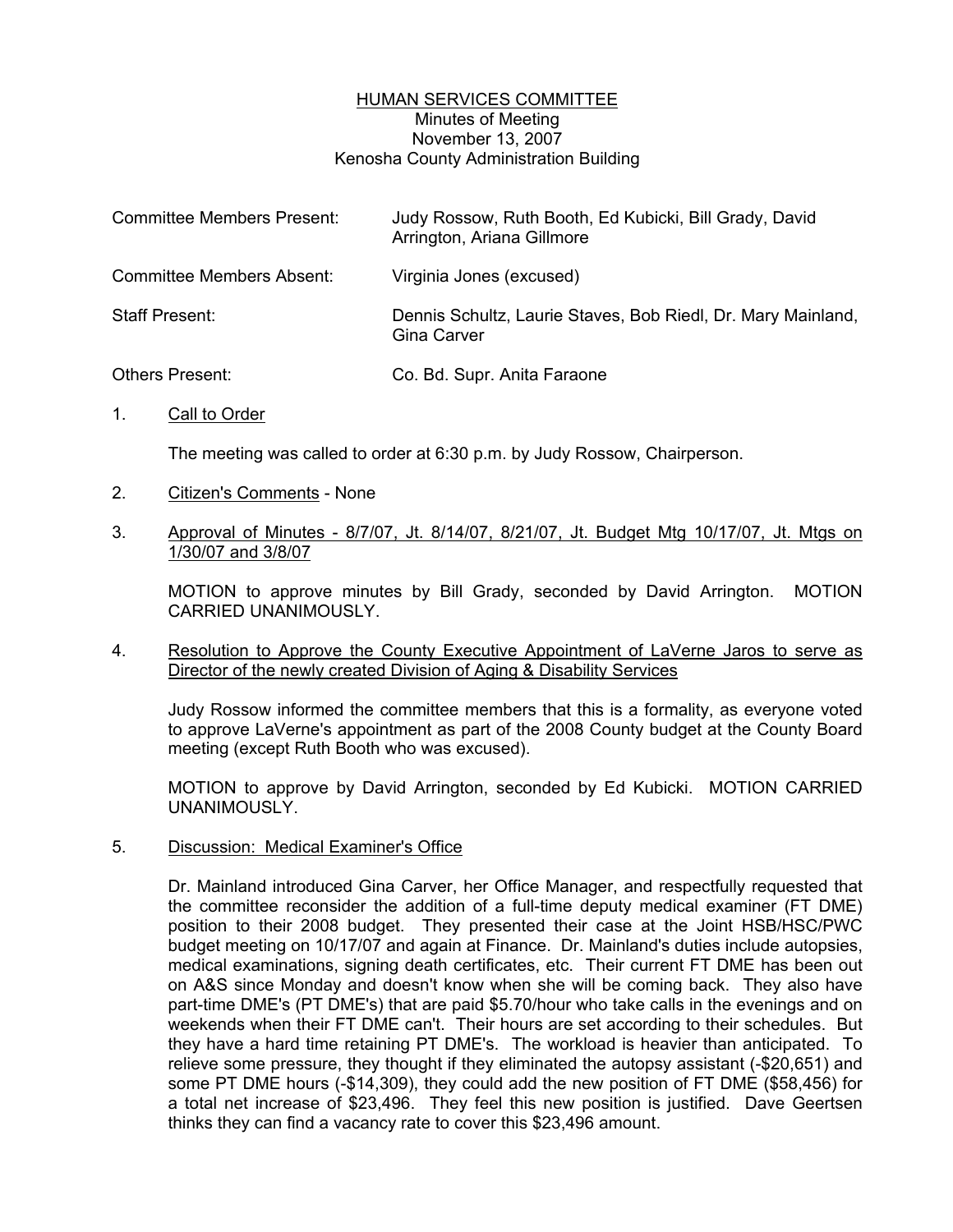Dr. Mainland distributed a handout on 2007 vs. 2003 Statistics. 2003 was the last full year the Medical Examiner's office operated under the old structure of two FT DME positions. There were 705 deaths in 2007, compared to 607 in 2003, and a total of 179 autopsies/exams in 2007 as compared to 87 in 2003. They investigate in a lot more detail now than in 2003.

Gina Carver stated that they are down to five PT DME's now (as one just left).

At the request of Bill Grady, Laurie Staves had prepared some data on the types of cases, number of hours expended, and guidelines for performing autopsies. She distributed this info. On the "Caseload" handout, they estimated 815 deaths for year-end 2007 and 207 performed autopsies and external exams. On the "Hours" handout, the contracted position - Autopsy Assistant - performs an average of 11 hours per week. The Chief Investigator (also known as the FT DME) performs 64 hours/week. She is working more hours than the scheduled 40-hour week to cover the hours not covered by the PT DME's who work 104 hours/week. Dr. Mainland averages 58 hours/week. The "Jurisdiction" handout explains the Wis. State Statutes governing when to perform autopsies. There are gray areas in jurisdiction for performing autopsies. A medical examiner or coroner may do more autopsies than a lay person because they recognize nuances learned from their training and experience. Kenosha's autopsy rate is similar to Waukesha, Milwaukee and Fond du Lac.

Dr. Mainland stated that if you end up in court, you need to be prepared. Judy Rossow added that Dr. Mainland is our expert and we don't have to hire out for this, so it saves court costs. Ms. Staves said that it saved the DA's office over \$78,000, if they had hired out for the 262 hours performed by Dr. Mainland @ \$300 per hour.

Ruth Booth inquired why the PT DME's leave. Ms. Carver explained that most of them have a full-time job, or two jobs, or are going to school during the day. They are then on call at night. They tell us what hours they want to be scheduled for. A few thought they could handle it and found out they couldn't. It's a death investigation, transporting bodies, telling families their loved one has just died. Not everyone can handle that. Others moved on to a different job.

Ms. Staves distributed a "Part-time Deputy Report" which showed that each new hire averages 32 hours of training, including death scene investigation training. This report also listed the reasons for recommending a FT DME: to provide additional on-call hours during the week and weekend; to provide backup when Chief Investigator not available; to be trained to perform death investigations, sign death certificates and cremation permits, and release bodies to funeral homes; to provide quicker response time to death scenes; to assist in tissue harvesting, etc. Total additional levy is \$23,496.

Anita Faraone noted that the salary for this position is recommended at the "C" level. She suggested keeping it at the "D" level, so that we don't have to come back requesting an increase. She also commented that maybe we should not have put the Medical Examiner under the Health Division.

Dr. Mainland responded that their office researched other counties and their pay ranges. Waukesha was \$40,000 - \$51,000; Milwaukee was \$33,000 - \$37,000. Kenosha is high, which is the reason for the downgrade from a "D" to a "C" pay level. Bob Riedl said that it will take 10 years to get to the top range of \$64,200 under the "C" level.